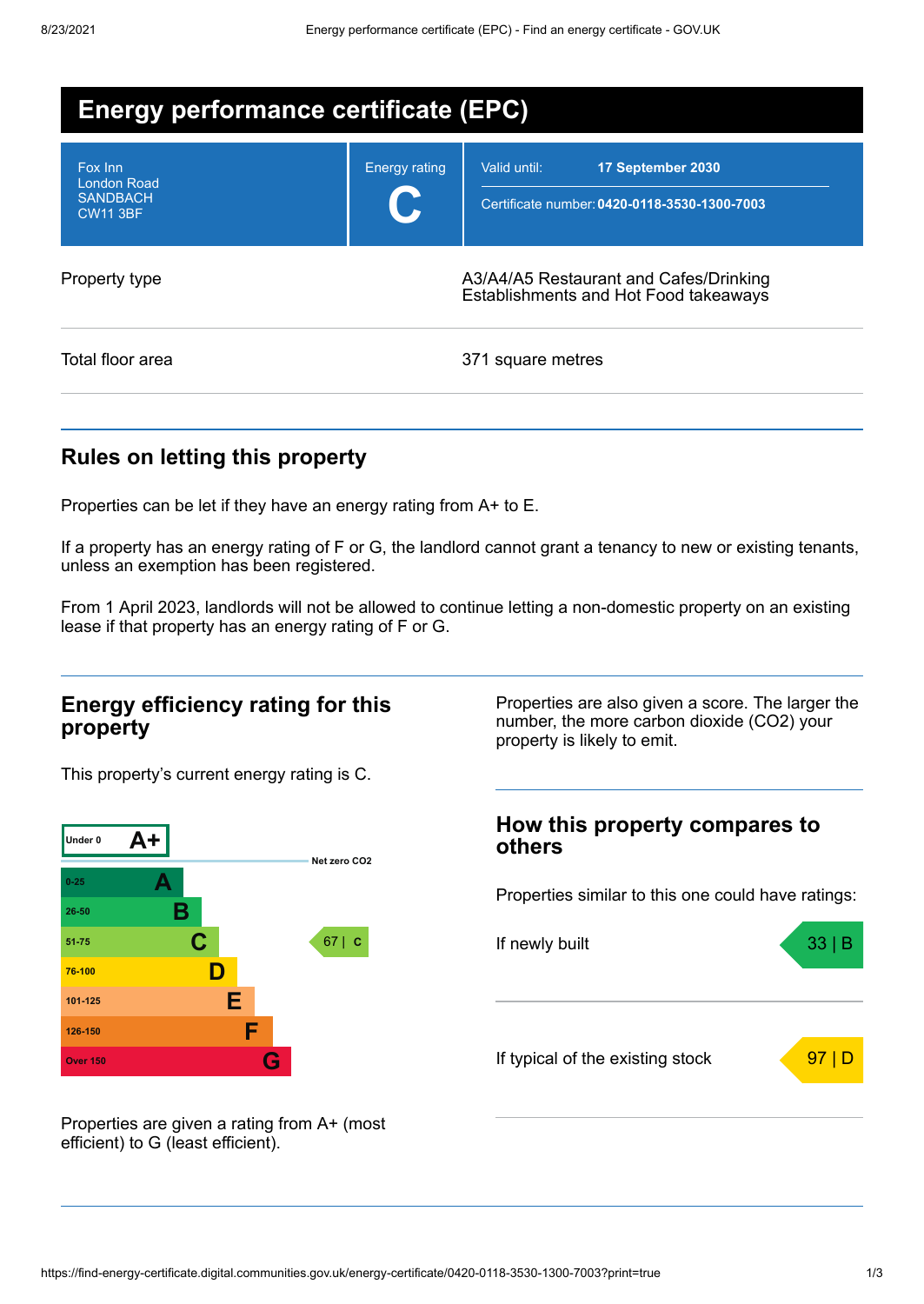## **Breakdown of this property's energy performance**

| Main heating fuel                          | <b>Natural Gas</b>              |
|--------------------------------------------|---------------------------------|
| <b>Building environment</b>                | Heating and Natural Ventilation |
| Assessment level                           | 3                               |
| Building emission rate (kgCO2/m2 per year) | 124.07                          |
| Primary energy use (kWh/m2 per year)       | 719                             |
|                                            |                                 |

## **Recommendation report**

Guidance on improving the energy performance of this property can be found in the recommendation report [\(/energy-certificate/0010-7234-0430-8150-1004\)](https://find-energy-certificate.digital.communities.gov.uk/energy-certificate/0010-7234-0430-8150-1004).